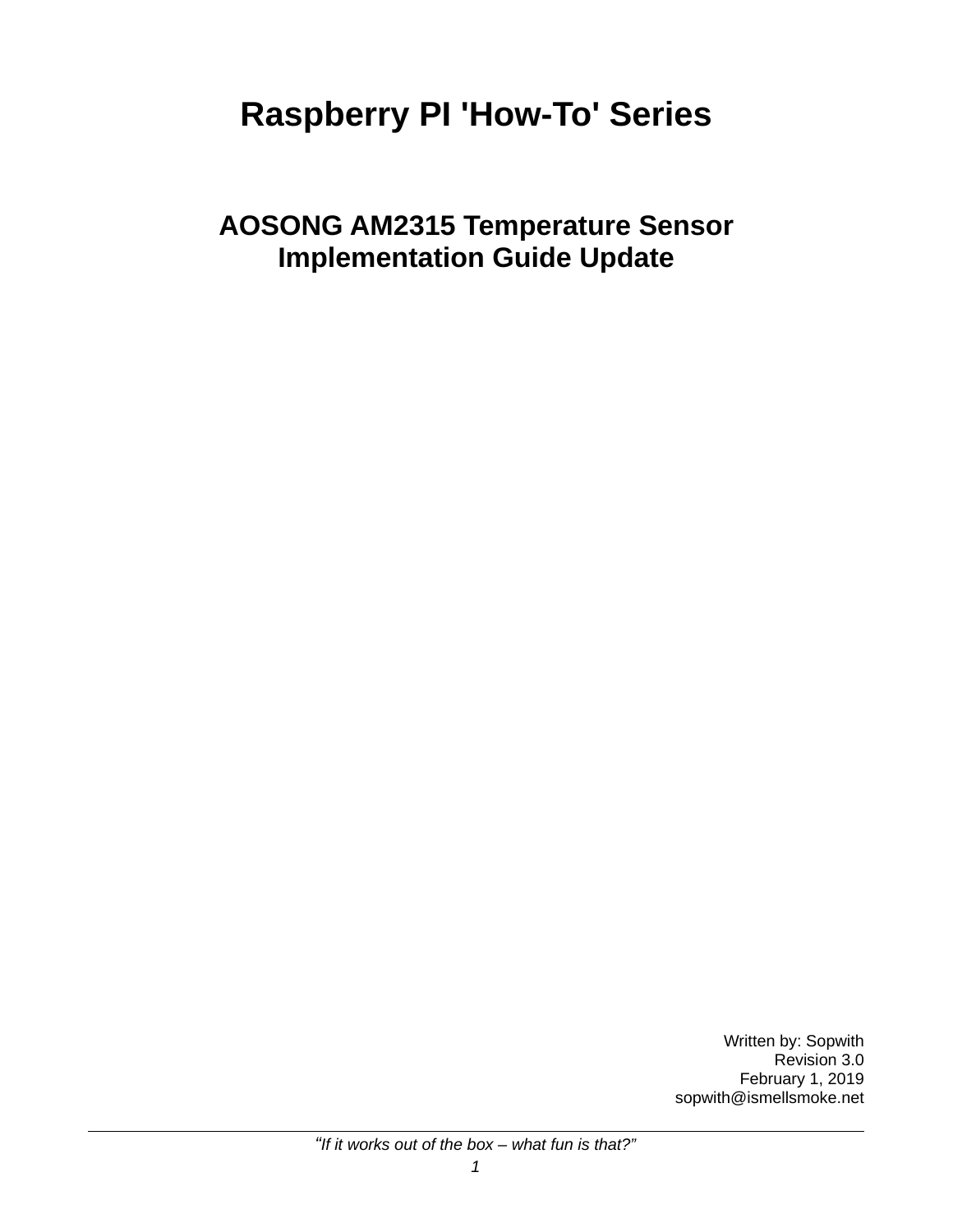# **Introduction**

Here we are in February 2019, and it is time to update my AM2315 temperature sensor implementation guide. This highly accurate and popular sensor is a favorite among Raspberry Pi enthusiasts. I received an Email this week asking me why my AM2315 code did not work in Python3. This is a very good question.

My code samples for the AM2315 rely on an underlying I2C C library written by Alexander Ruedlinger. He created Python bindings for Python version 2.7. His [code](https://github.com/lexruee/am2315) will not compile under Python version 3. Also, his code has not been updated since June 12, 2015. You long-time *Sopwith* followers may recall before I used the Ruedlinger code, I used a different library named *quickwire*. That project died mid-flight and required me to make a change to the Ruedlinger code five years ago.

It is time to ditch the underlying C code dependencies and change my AM2315 code to a pure Python implementation that supports both Python2.7 and Python3. This effort will, once and for all, remove the pesky C dependencies and allow makers to use their Python version of choice.

To accomplish this feat, we will use code libraries from Adafruit and SwitchDoc Labs. Adafruit will provide us their terrific Raspberry Pi [Python GPIO](https://github.com/adafruit/Adafruit_Python_GPIO) module, and [SwitchDoc Labs](https://github.com/switchdoclabs/SDL_Pi_AM2315) wrote code that uses the Adafruit module to talk to the AM2315 sensor.

The SwitchDoc Labs code may work just fine for your project. Be aware, however, their code will not work with Python3. I made slight modifications to the SwitchDoc code to make it work with both Python2.7 and Python3.

This update implementation document walks you through the steps to get your AM2315 temperature sensor working with pure Python code.

# **Step-by-Step**

There are twelve (6) steps in the implementation of an AM2315.

- 1. Get your Pi up and running with *Raspian Stretch*.
- 2. Install required support software.
- 3. Wire up your AM2315.
- 4. Configure i2c and test the AM2315 hardware.
- 5. Install the *Adafruit* Python module and download the SwitchDoc Labs code.
- 6. Test the AM2315 software.

# *Step-1 - Get your Pi up and running with Raspian Stretch.*

The first thing you need to do is get your Pi running. Head out to *[raspberrypi.org](http://raspberrypi.org/downloads)* and download *Raspian Stretch* or *Stretch Lite.* The former has a Window GUI while the latter is a command-line only OS. Either one works.

Once the download completes, burn the image to an SD card and fire up your Pi. If you need help with this step, there is a ton of resources on the web to help you. When you are up and running and connected to the Internet, be sure to update your Pi with the latest patches.

\$sudo apt-get update \$sudo apt-get upgrade \$sudo reboot

## *Step-2 -* **Install required support software.**

There are three (3) software packages that must be installed for the i2c interface to work correctly. Follow the below steps to get them installed.

Open a command window and type in the command: \$*sudo apt-get install i2c-tools.*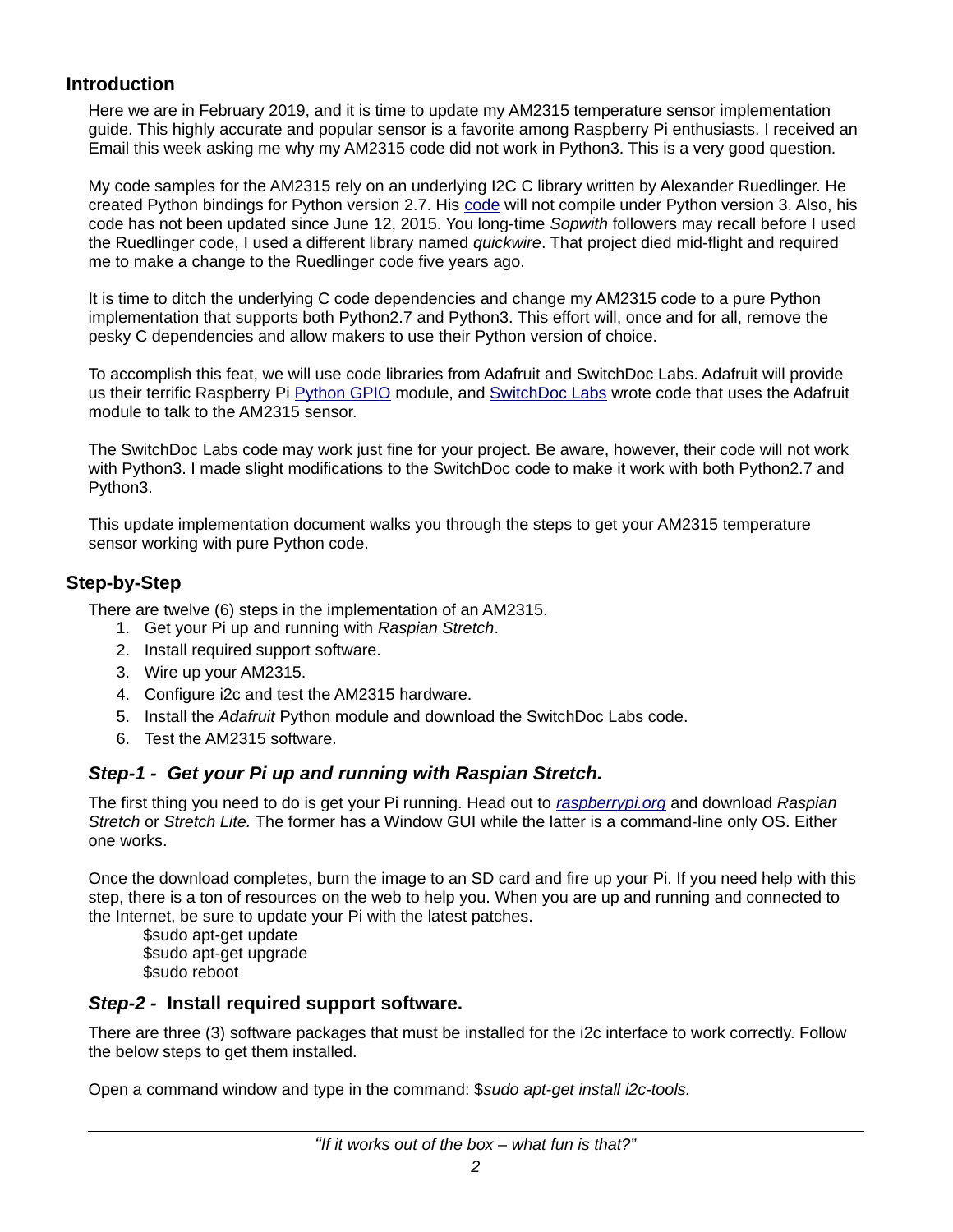You will probably get the output shown in Figure-1 below.

*Figure-1*

| pi@raspberrypi: ~/Desktop                                                                                                                                                                                                                                                                                                                  |  |  |
|--------------------------------------------------------------------------------------------------------------------------------------------------------------------------------------------------------------------------------------------------------------------------------------------------------------------------------------------|--|--|
| File Edit Tabs Help<br>pi@raspberrypi:~/Desktop \$ sudo apt-get install i2c-tools<br>Reading package lists Done<br>Building dependency tree<br>Reading state information Done<br>$i2c$ -tools is already the newest version $(3.1.2-3)$ .<br>0 upgraded, 0 newly installed, 0 to remove and 1 not upgraded.<br>pi@raspberrypi:~/Desktop \$ |  |  |

Next, run the command: \$*sudo apt-get install python-dev*. You will probably get the output shown in Figure-2 below.

*Figure-2*



Finally, run the command: \$*sudo apt-get install libi2c-dev.*

This package is probably not installed on your Pi so the output is going to be different. The package will be installed as shown in Figure-3 below.

*Figure-3*

| pi@raspberrypi: ~/Desktop<br>$  \times$                                                                                                                                                                                                                                                                                                                                                                                                                                                                                                                                                                                                                                                                                                                                                              |  |
|------------------------------------------------------------------------------------------------------------------------------------------------------------------------------------------------------------------------------------------------------------------------------------------------------------------------------------------------------------------------------------------------------------------------------------------------------------------------------------------------------------------------------------------------------------------------------------------------------------------------------------------------------------------------------------------------------------------------------------------------------------------------------------------------------|--|
| File Edit Tabs Help                                                                                                                                                                                                                                                                                                                                                                                                                                                                                                                                                                                                                                                                                                                                                                                  |  |
| pi@raspberrypi:~/Desktop \$ sudo apt-get install libi2c-dev<br>Reading package lists Done<br>Building dependency tree<br>Reading state information Done<br>The following NEW packages will be installed:<br>libi2c-dev<br>$\theta$ upgraded, 1 newly installed, $\theta$ to remove and 1 not upgraded.<br>Need to get 0 B/10.7 kB of archives.<br>After this operation, 30.7 kB of additional disk space will be used.<br>Selecting previously unselected package libi2c-dev.<br>(Reading database  122887 files and directories currently installed.)<br>Preparing to unpack /libi2c-dev 3.1.2-3 all.deb<br>Adding 'diversion of /usr/include/linux/i2c-dev.h to /usr/include/linux/i2c-dev.<br>h.kernel by libi2c-dev'<br>Unpacking $libi2c$ -dev $(3.1.2-3)$<br>Setting up libi2c-dev $(3.1.2-3)$ |  |
| pi@raspberrypi:~/Desktop \$                                                                                                                                                                                                                                                                                                                                                                                                                                                                                                                                                                                                                                                                                                                                                                          |  |

You now have all the software you need to get your AM2315 hardware wired up and running.

# *Step-3 - Wire up your AM2315*

Shut down your Pi and remove the power lead while you wire up your AM2315 sensor. One of the really nice things about the Pi design is the consistency in the GPIO pins across models. The GPIO pins used by the AM2315 are the same across all Pi versions.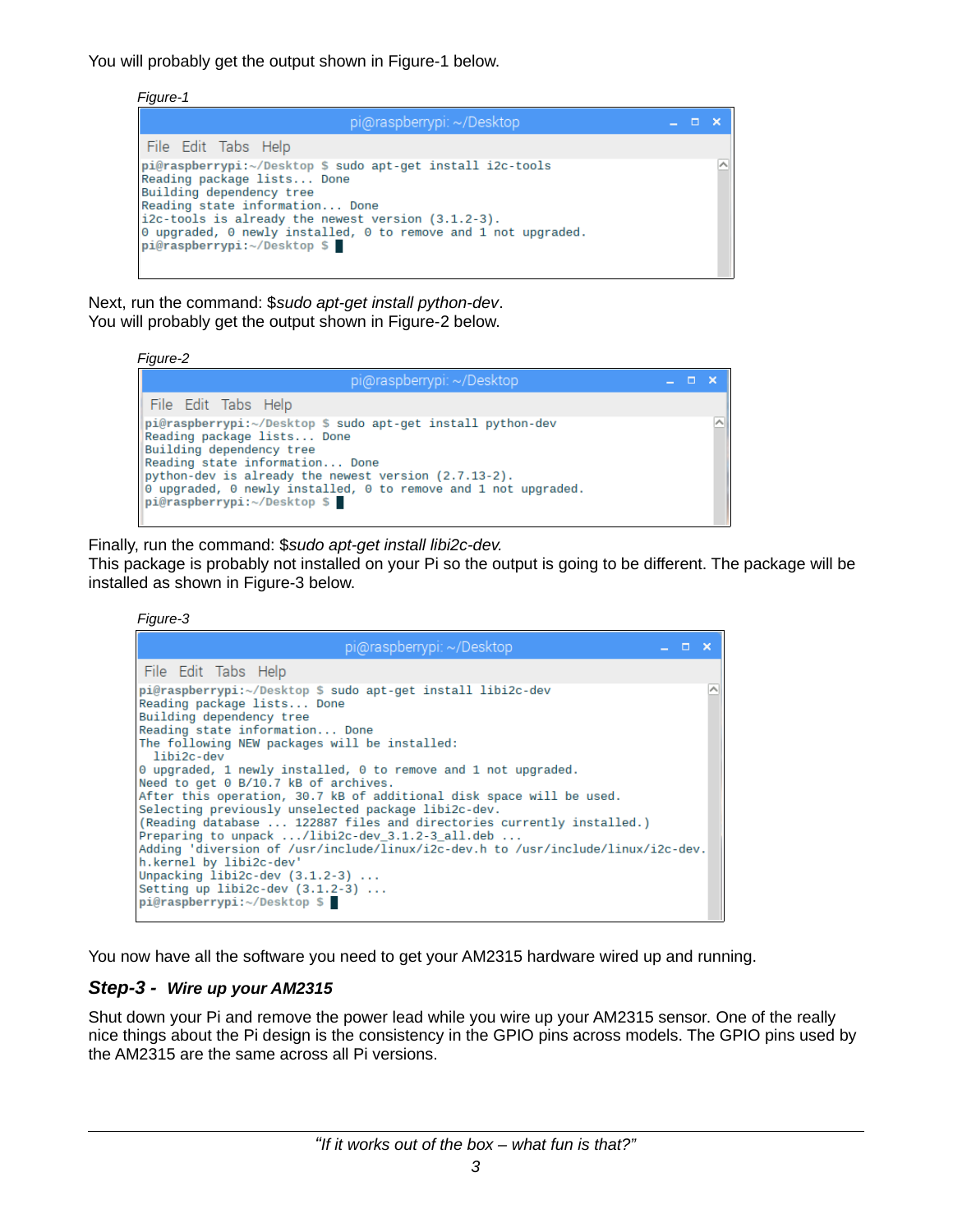Most AM2315 documentation advise the installation of two pull-up resistors for the SDA and SCL leads. I have found that this is not an absolute requirement. I have used the AM2315 without these resistors and it works just fine.

If you are having trouble getting your device to work properly, or it is inconsistent in its output, you may want to consider installing the two resistors. The resistors are placed between the AM2315 SDA and SCL leads and the power lead.

Wire your device as shown in Figure-4 below.



*Figure-4*

Source:<http://www.adafruit.com/forums/viewtopic.php?f=45&t=48285&start=30>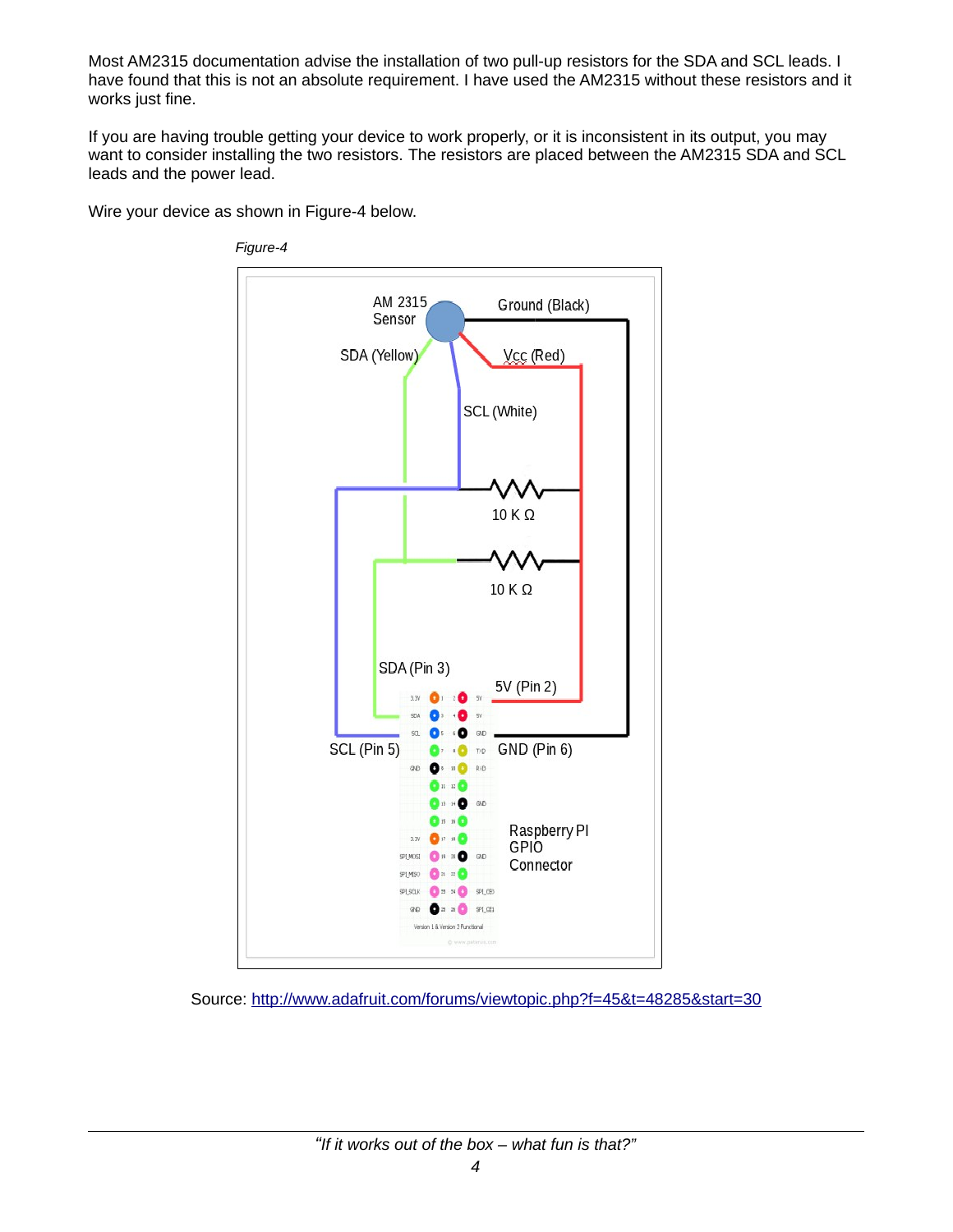# *Step-4 -* **Configure i2c and test the AM2315 hardware**

Before you begin this step, take a minute and look over your wiring to ensure each lead is on the right GPIO pin, the correct AM2315 lead is connected to the right GPIO pin. If you installed resistors, make sure they are in place where they belong. When everything looks good, fire up your Pi and open a command window.

The first thing to do is enable the i2c interface on your Pi. This is done with the *raspi-config* utility. From the command window run the command: \$*sudo raspi-config.* You will see the window shown in Figure-5.

| File Edit Tabs Help<br>Raspberry Pi Zero Rev 1.3 |                                                                    |  |  |
|--------------------------------------------------|--------------------------------------------------------------------|--|--|
|                                                  |                                                                    |  |  |
|                                                  |                                                                    |  |  |
|                                                  |                                                                    |  |  |
|                                                  |                                                                    |  |  |
|                                                  |                                                                    |  |  |
|                                                  | Raspberry Pi Software Configuration Tool (raspi-config)            |  |  |
| 1 Change User Password                           | Change password for the current u                                  |  |  |
| 2 Hostname<br>3 Boot Options                     | Set the visible name for this Pi<br>Configure options for start-up |  |  |
| 4 Localisation Options                           | Set up language and regional sett                                  |  |  |
| 5 Interfacing Options                            | Configure connections to peripher                                  |  |  |
| 6 Overclock<br>7 Advanced Options                | Configure overclocking for your P<br>Configure advanced settings   |  |  |
| 8 Update                                         | Update this tool to the latest ve                                  |  |  |
| 9 About raspi-config                             | Information about this configurat                                  |  |  |
|                                                  |                                                                    |  |  |
|                                                  |                                                                    |  |  |
| $<$ Select>                                      | $<$ Finish $>$                                                     |  |  |
|                                                  |                                                                    |  |  |
|                                                  |                                                                    |  |  |
|                                                  |                                                                    |  |  |
|                                                  |                                                                    |  |  |

Press <Enter> on Line-5 and you will see the window shown in Figure-6.



### Figure-6

*"If it works out of the box – what fun is that?"*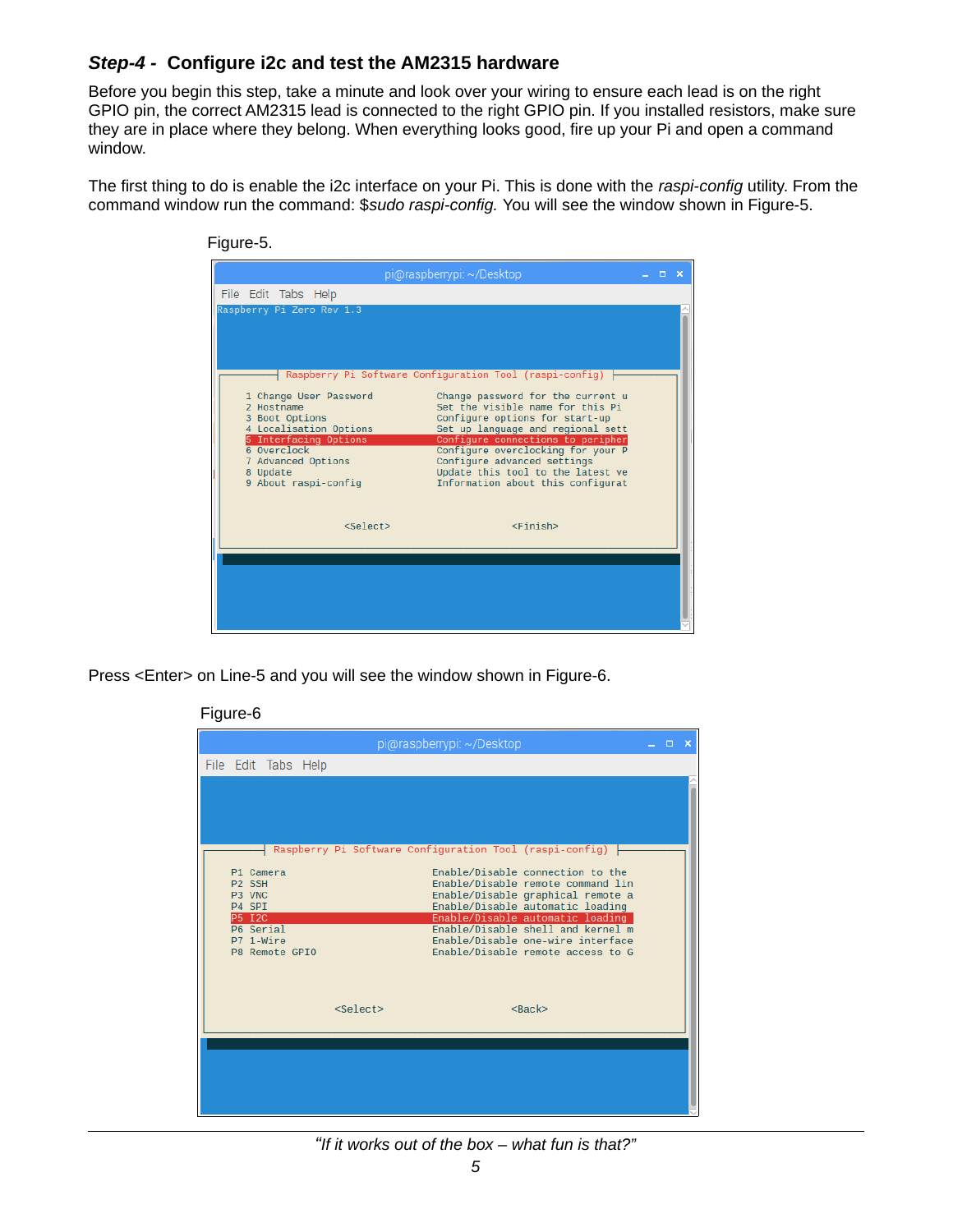Press <Enter> and you will see the window shown in Figure-7.

| Figure-7                                             |             |  |
|------------------------------------------------------|-------------|--|
| pi@raspberrypi: ~/Desktop                            | $   \times$ |  |
| File Edit Tabs Help                                  |             |  |
|                                                      |             |  |
|                                                      |             |  |
|                                                      |             |  |
| Would you like the ARM I2C interface to be enabled?  |             |  |
|                                                      |             |  |
|                                                      |             |  |
|                                                      |             |  |
|                                                      |             |  |
|                                                      |             |  |
|                                                      |             |  |
| <yes><br/><math>&lt;</math>No<math>&gt;</math></yes> |             |  |
|                                                      |             |  |
|                                                      |             |  |
|                                                      |             |  |
|                                                      |             |  |

Select <Yes> and press <Enter> and you will see the window shown in Figure-8.

| Figure-8 |                     |                                  |        |          |
|----------|---------------------|----------------------------------|--------|----------|
|          |                     | pi@raspberrypi: ~/Desktop        | $\Box$ | $\times$ |
|          | File Edit Tabs Help |                                  |        |          |
|          |                     |                                  |        |          |
|          |                     |                                  |        |          |
|          |                     |                                  |        |          |
|          |                     | The ARM I2C interface is enabled |        |          |
|          |                     |                                  |        |          |
|          |                     |                                  |        |          |
|          |                     |                                  |        |          |
|          |                     |                                  |        |          |
|          |                     |                                  |        |          |
|          |                     |                                  |        |          |
|          |                     |                                  |        |          |
|          |                     | $0k$                             |        |          |
|          |                     |                                  |        |          |
|          |                     |                                  |        |          |
|          |                     |                                  |        |          |
|          |                     |                                  |        |          |

Exit *raspi-config.* Just to be safe, reboot your Pi: \$*sudo reboot*.

Once you Pi is back online, let's make sure the AM2315 is wired correctly. Open a command window and type the command: \$*sudo i2cdetect -y 1.*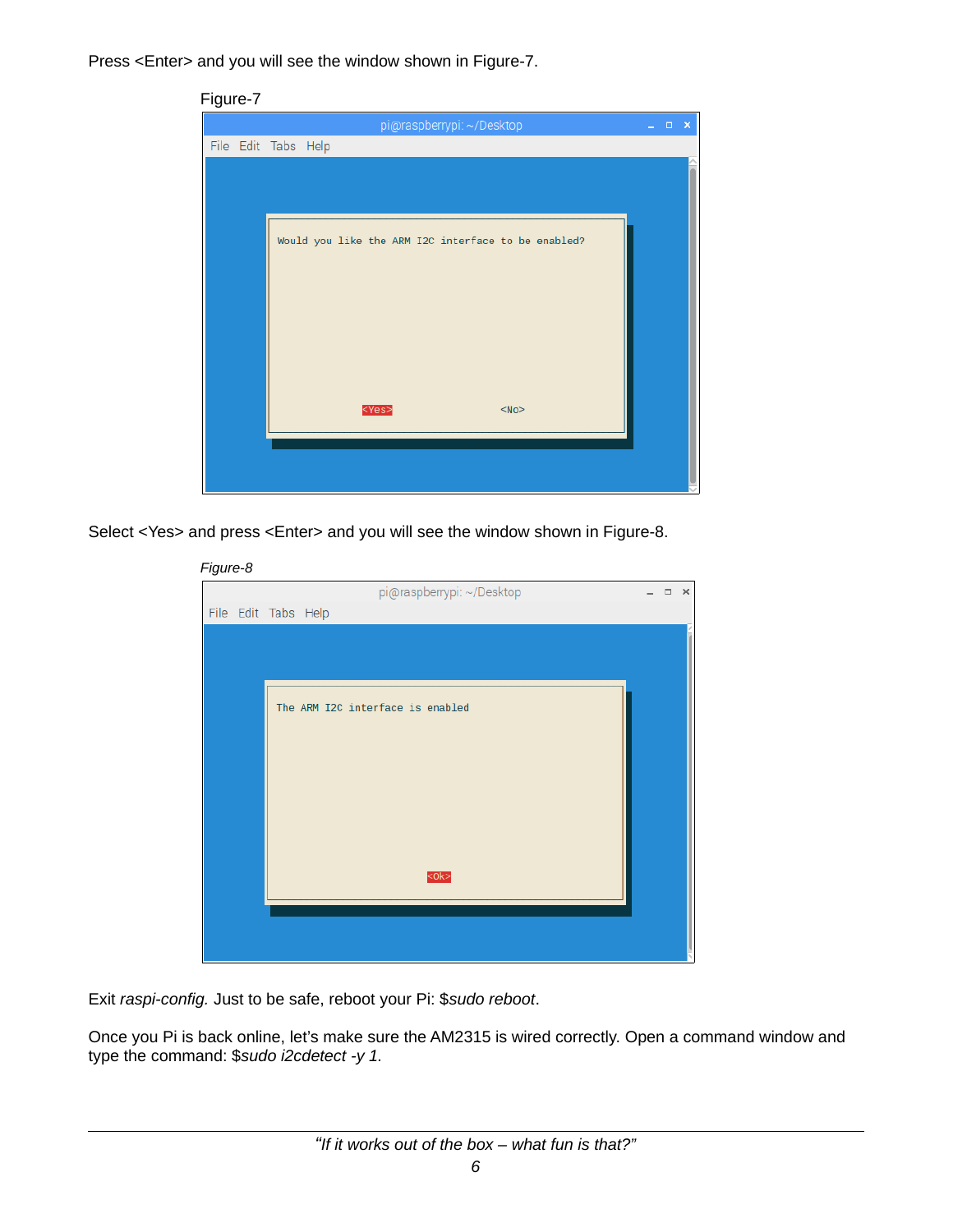You will need to enter this command two times about 1 second apart. This is due to the "sleep" mode of the device. You have to send it a signal to wake up, and then the command you want it to perform.

The first time you run the command, you will see output shown in the top  $\frac{1}{2}$  of Figure-6. No device was found. Running it a second time you should see the device address (0x5c) in the output. This is shown in the bottom ½ of Figure-9.

| <i><b>Figure-9</b></i>                                                                                                                                                                                                                                                                                                                                                                                                                                                   |       |     |
|--------------------------------------------------------------------------------------------------------------------------------------------------------------------------------------------------------------------------------------------------------------------------------------------------------------------------------------------------------------------------------------------------------------------------------------------------------------------------|-------|-----|
| pi@raspberrypi: ~                                                                                                                                                                                                                                                                                                                                                                                                                                                        | $  -$ | - x |
| File Edit Tabs Help                                                                                                                                                                                                                                                                                                                                                                                                                                                      |       |     |
| pi@raspberrypi:~ \$ sudo i2cdetect -y 1<br>1 2 3 4 5 6 7 8 9 a b c d e f<br>Θ<br>00:<br>the second control<br>$10: - - - - -$<br>$20: - - -$<br>$30: - - -$<br>40:<br>50:<br>$- -$<br>$60: - - - - - -$                                                                                                                                                                                                                                                                  |       |     |
| $70: - - -$<br>pi@raspberrypi:~ \$ sudo i2cdetect -y 1                                                                                                                                                                                                                                                                                                                                                                                                                   |       |     |
| 0 1 2 3 4 5 6<br>789 abc def<br>$\label{eq:2.1} \begin{array}{cccccccccc} \mathbb{L} & \mathbb{L} & \mathbb{L} & \mathbb{L} & \mathbb{L} & \mathbb{L} & \mathbb{L} & \mathbb{L} & \mathbb{L} & \mathbb{L} & \mathbb{L} & \mathbb{L} & \mathbb{L} & \mathbb{L} & \mathbb{L} & \mathbb{L} & \mathbb{L} & \mathbb{L} & \mathbb{L} & \mathbb{L} & \mathbb{L} & \mathbb{L} & \mathbb{L} & \mathbb{L} & \mathbb{L} & \mathbb{L} & \mathbb{L} & \mathbb{L} & \mathbb{L}$<br>00: |       |     |
| $10: - -$<br>$20: - - -$                                                                                                                                                                                                                                                                                                                                                                                                                                                 |       |     |
| 30:<br>$-1$ $-1$<br>$40: - - -$<br>the control of the co                                                                                                                                                                                                                                                                                                                                                                                                                 |       |     |
| <b>San San San</b><br>and the state of the SC and the sta<br>l50: --<br>60:<br>the second companies are not be the second                                                                                                                                                                                                                                                                                                                                                |       |     |
| 70: -- -- -- -- --<br>$ pi@raspberrypi:~$ \$                                                                                                                                                                                                                                                                                                                                                                                                                             |       |     |
|                                                                                                                                                                                                                                                                                                                                                                                                                                                                          |       |     |

You will have to experiment with the delay between the two *i2cdetect* commands. It the delay is too long or too short you will not detect the device. On my Pi, a delay of about 1 second works. *Hint*: You can use the up-arrow key to quickly repeat commands entered in a console window without retyping.

If you cannot detect the device (0x5c never appears) then you must go back and review your wiring. The most common problem is the mis-wiring of the resistors is you installed them. The second most common is using the wrong GPIO pins on the Pi. Do not continue with any more steps until you get this working. Do not blame the device. They are quite hardy and seldom fail unless you smoke them with too much voltage.

# *Step-5 -* **Install the Adafruit Python GPIO module**

*Figure-9*

The Adafruit Python GPIO takes care of all the low-level communication with the Raspberry Pi GPIO ports. Installing it is a snap.

Open a command window and move to the *Download* folder: \$cd *Download*.

Next, make sure *git* is installed on your Pi. Enter the command: \$*sudo apt-get install git.* You should see the output shown below in Figure-10.

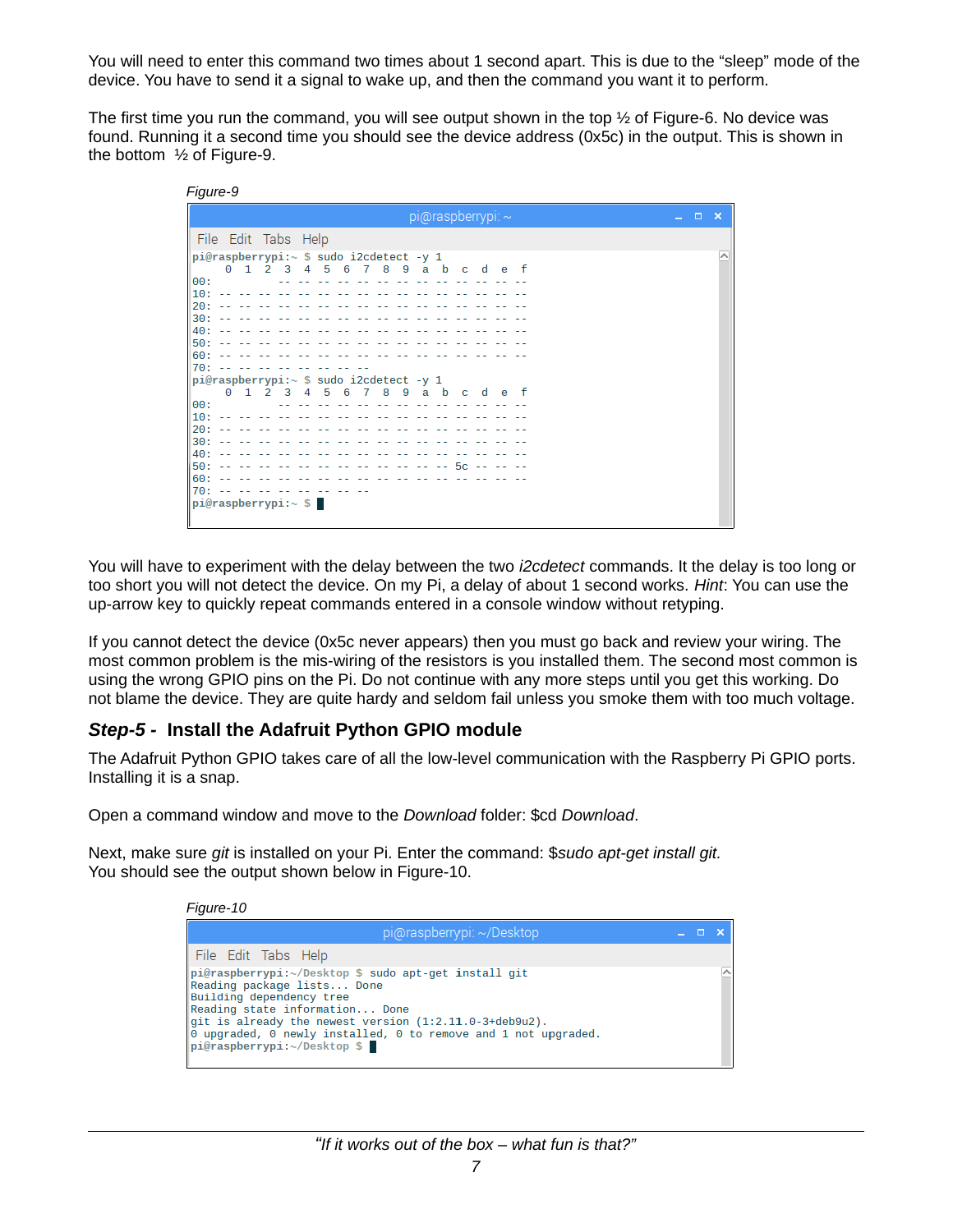If *git* is not installed on your Pi, the above command will install it.

Next, enter the command: \$*git clone https://github.com/adafruit/Adafruit\_Python\_GPIO*. This will download the source code for the Adafruit GPIO module.

You should see the output shown in Figure-11.

| Figure-11                                                                                                                                          |                                                                                                                                                                                                                             |            |  |
|----------------------------------------------------------------------------------------------------------------------------------------------------|-----------------------------------------------------------------------------------------------------------------------------------------------------------------------------------------------------------------------------|------------|--|
|                                                                                                                                                    | $pi$ @raspberrypi: $\sim$                                                                                                                                                                                                   | $  \times$ |  |
| File Edit Tabs Help                                                                                                                                |                                                                                                                                                                                                                             |            |  |
| Cloning into 'Adafruit Python GPIO'<br>remote: Enumerating objects: 428, done.<br>Resolving deltas: 100% (264/264), done.<br>$pi@raspberrypi:~$ \$ | pi@raspberrypi:~ \$ git clone https://github.com/adafruit/Adafruit_Python_GPIO 4<br>remote: Total 428 (delta 0), reused 0 (delta 0), pack-reused 428<br>Receiving objects: $100\%$ (428/428), 166.17 KiB   0 bytes/s, done. |            |  |

The above command will create a folder named *Adafruit\_Python\_GPIO.* Move into that folder using the command: \$*cd Adafruit\_Python\_GPIO.*

Next, build and install the library using the command: \$*sudo python setup.py install*. The build will start as shown in Figure-12.



| pi@raspberrypi: ~/Adafruit_Python_GPIO                                                                                                                                                                                                                                                                                                                                                                                                                                                                                                                                                                                                                                                                                                                                                                                             | $  \times$ |  |
|------------------------------------------------------------------------------------------------------------------------------------------------------------------------------------------------------------------------------------------------------------------------------------------------------------------------------------------------------------------------------------------------------------------------------------------------------------------------------------------------------------------------------------------------------------------------------------------------------------------------------------------------------------------------------------------------------------------------------------------------------------------------------------------------------------------------------------|------------|--|
| File Edit Tabs Help                                                                                                                                                                                                                                                                                                                                                                                                                                                                                                                                                                                                                                                                                                                                                                                                                |            |  |
| pi@raspberrypi:~/Adafruit_Python_GPIO \$ sudo python setup.py install<br>running install<br>running bdist egg<br>running egg info<br>creating Adafruit GPIO.egg-info<br>writing requirements to Adafruit GPIO.egg-info/requires.txt<br>writing Adafruit GPIO.egg-info/PKG-INFO<br>writing top-level names to Adafruit GPIO.egg-info/top level.txt<br>writing dependency links to Adafruit GPIO.egg-info/dependency links.txt<br>writing manifest file 'Adafruit GPIO.egg-info/SOURCES.txt'<br>reading manifest file 'Adafruit_GPIO.egg-info/SOURCES.txt'<br>writing manifest file 'Adafruit_GPIO.egg-info/SOURCES.txt'<br>installing library code to build/bdist.linux-armv7l/egg<br>running install lib<br>running build py<br>creating build<br>creating build/lib.linux-armv71-2.7<br>creating build/lib.linux-armv71-2.7/tests |            |  |
| copying tests/test_PWM.py -> build/lib.linux-armv7l-2.7/tests                                                                                                                                                                                                                                                                                                                                                                                                                                                                                                                                                                                                                                                                                                                                                                      |            |  |
| copying tests/test_SPI.py -> build/lib.linux-armv7l-2.7/tests<br>copying tests/_init__.py -> build/lib.linux-armv7l-2.7/tests                                                                                                                                                                                                                                                                                                                                                                                                                                                                                                                                                                                                                                                                                                      |            |  |

We need the Adafruit module to work with Python3, so repeat the above step using python3 instead of python (Figure-13).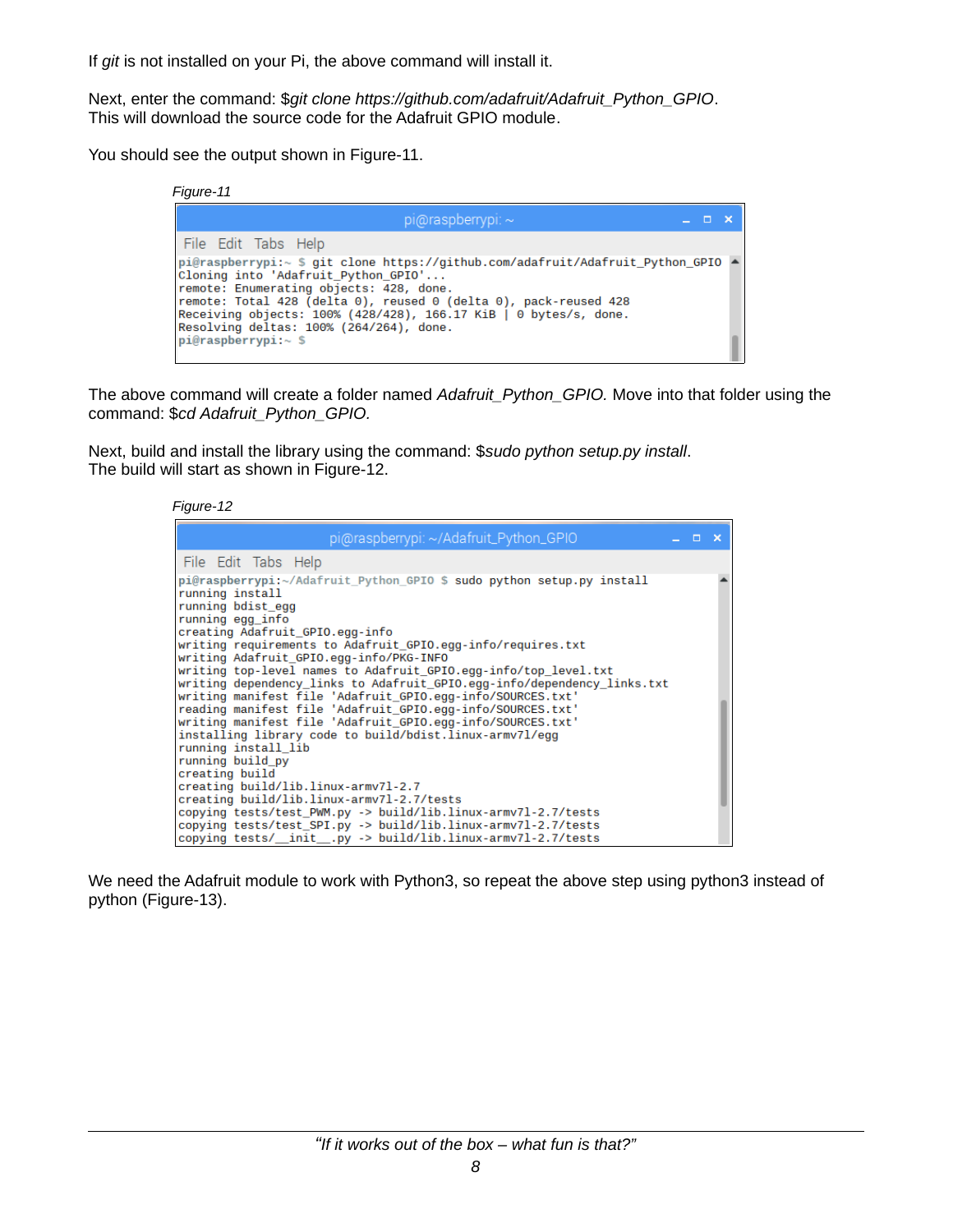*Figure-13*

| pi@raspberrypi: ~/Adafruit_Python_GPIO                                                                                                                                        | $\Box$ $\times$ |  |
|-------------------------------------------------------------------------------------------------------------------------------------------------------------------------------|-----------------|--|
| File Edit Tabs Help                                                                                                                                                           |                 |  |
| pi@raspberrypi:~/Adafruit Python GPIO \$ sudo python3 setup.py install<br>running install<br>running bdist egg<br>running egg info<br>writing Adafruit_GPIO.egg-info/PKG-INFO |                 |  |
| writing top-level names to Adafruit GPIO.egg-info/top_level.txt                                                                                                               |                 |  |
| writing dependency links to Adafruit GPIO.egg-info/dependency links.txt <br>writing requirements to Adafruit GPIO.egg-info/requires.txt                                       |                 |  |
| reading manifest file 'Adafruit GPIO.egg-info/SOURCES.txt'<br>writing manifest file 'Adafruit_GPIO.egg-info/SOURCES.txt'                                                      |                 |  |
| installing library code to build/bdist.linux-armv7l/egg<br>running install lib                                                                                                |                 |  |
| running build py<br>creating build/lib                                                                                                                                        |                 |  |
| creating build/lib/tests                                                                                                                                                      |                 |  |
| copying tests/test_SPI.py -> build/lib/tests                                                                                                                                  |                 |  |
| copying tests/test PWM.py -> build/lib/tests<br>copying tests/_init__.py -> build/lib/tests                                                                                   |                 |  |

Once this step completes, download the SwitchDoc Labs code.

Change back to your home folder: \$cd *~*.

Next, enter the command: \$*git clone https://github.com/switchdoclabs/SDL\_Pi\_AM2315*. This will download the source code for the SwitchDoc Labs AM2315 module.

You should see the output shown in Figure-14.

*Figure-14*



### *Step-6 -* **Test the AM2315 software**

Let's run a quick test using the SwitchDoc Labs test program. Move into the SwitchDoc labs folder. *\$cd SDL\_Pi\_AM2315*

Run the test script. *\$python testAM2315*

The script will run in a loop until you kill it with <Ctrl><c>. If everything is working correctly you should see the output shown in Figure-15.